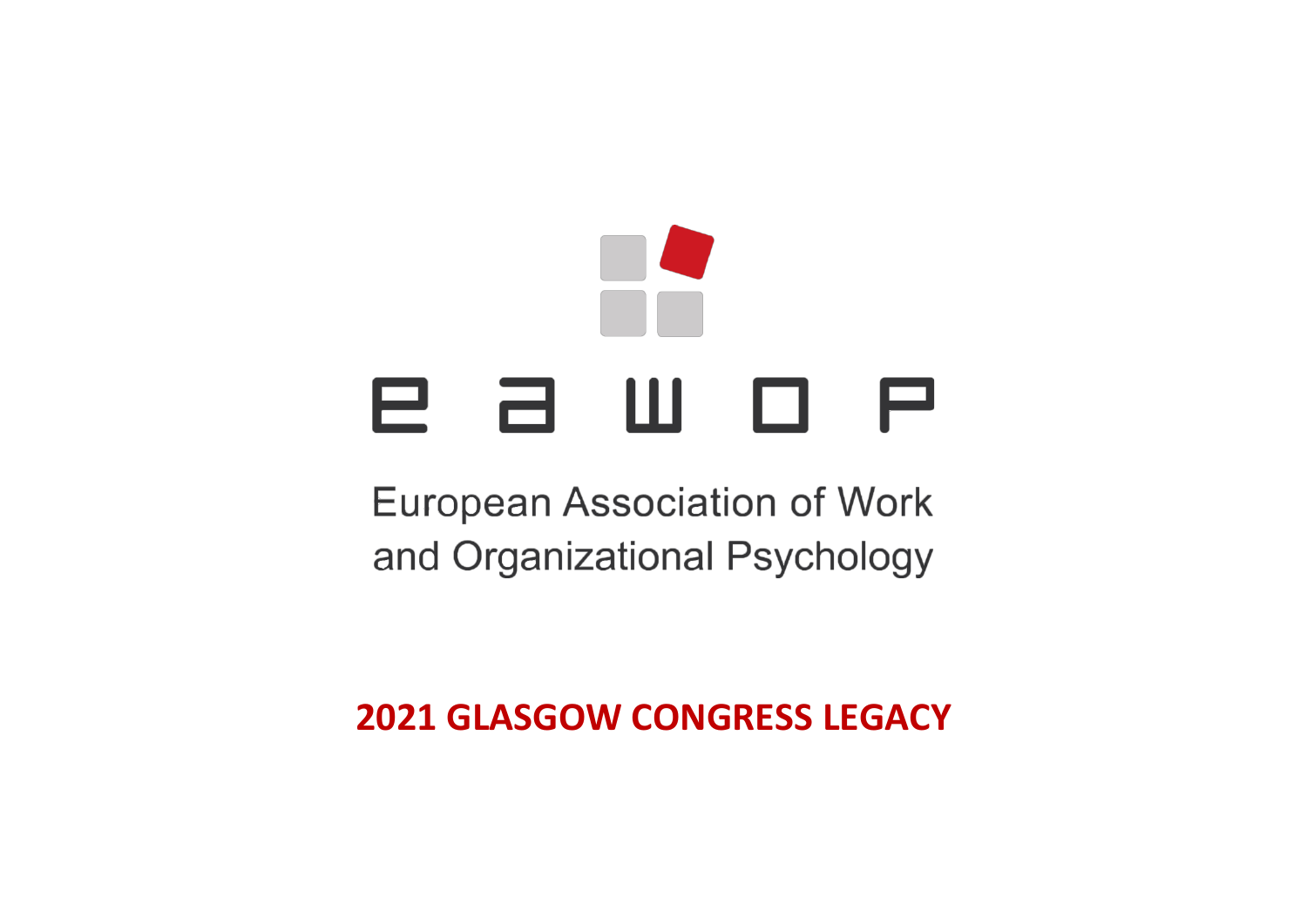

To our knowledge, ingroup favoritism in glass cliff choices has never been investigated. Studies on the ERI minority glass cliff are rare, in particular using experimental methodology.

Video presentation is available by following this [link.](https://youtu.be/77lb12RceAM)

x **Deducing multilevel job demands and resources in an Italian healthcare institution.** Davide Giusino; Marco De Angelis; Greta Mazzetti; Rita Chiesa; Edoardo Pische; Ilaria Rita Faiulo; Siw Tone Innstrand; Marit Christensen; Dina Guglielmi & Luca Pietrantoni

Healthcare workers' mental health is a major concern across Europe (Alexandrova- Karamanova et al., 2016). This circumstance has been further exacerbated by Covid-19 pandemic outbreak. There is an urgent need to implement timely interventions to prevent mental ill-health and promote healthcare workers' positive mental health at work. However, effective interventions should be grounded on a precise knowledge of causes of mental ill-health and barriers to positive mental health, which should be tackled within a given working environment (Di Tecco et al., 2020). Complementary to the reduction of risk factors, interventions should leverage positive mental health sources to strengthen protective factors already available in the workplace (Christensen et al., 2020). The data presented hereinafter have been collected during the needs assessment phase taking place at the H-WORK project's Italian intervention site. Consistent with the above line of reasoning, the purpose of the analysis was to detail the contingent elements to which subsequent actions and initiatives have been specifically tailored.

We adopted the Job Demands-Resources model (JD-R; Bakker & Demerouti, 2018) as a guiding framework for the performed analysis. Also, a recent stream of literature has pointed out the greater effectiveness of addressing more than one of the levels of analysis which a workplace is composed of (ibidem). Thus, we also adopted the Individual-Group-Leader-Organisation model (IGLO; Nielsen et al., 2018). Therefore, the workplace mental health needs assessment activity was designed to detect both obstacles (i.e., job demands) and facilitators (i.e., job resources) of healthcare workers' mental health, subsequently classified according to IGLO levels.

Participants were from three departments (Emergency, Medicine, Research Institute of Neuroscience) of a large Northern Italian public healthcare institution. Twenty-one managers (8 senior managers, 13 middle managers) participated in semi-structured individual interviews. In parallel, 27 employees (5 doctors, 17 nurses, 5 healthcare assistants) attended focus groups. Activities took place between September and October 2020. A deductive qualitative content analysis (Hsieh & Shannon, 2005) was conducted to thematically identify individual-, group-, leader- and organisational-level job demands and resources.

At the individual level, job demands included resistance to change, high emotional demand, older age as associated with physical workload, whereas the younger generation as related to emotional workload and perception of unreasonable tasks. Resources included work attitudes and personal resources. At the group level, job demands included lack of team communication, lack of team identity, stigma towards mental health